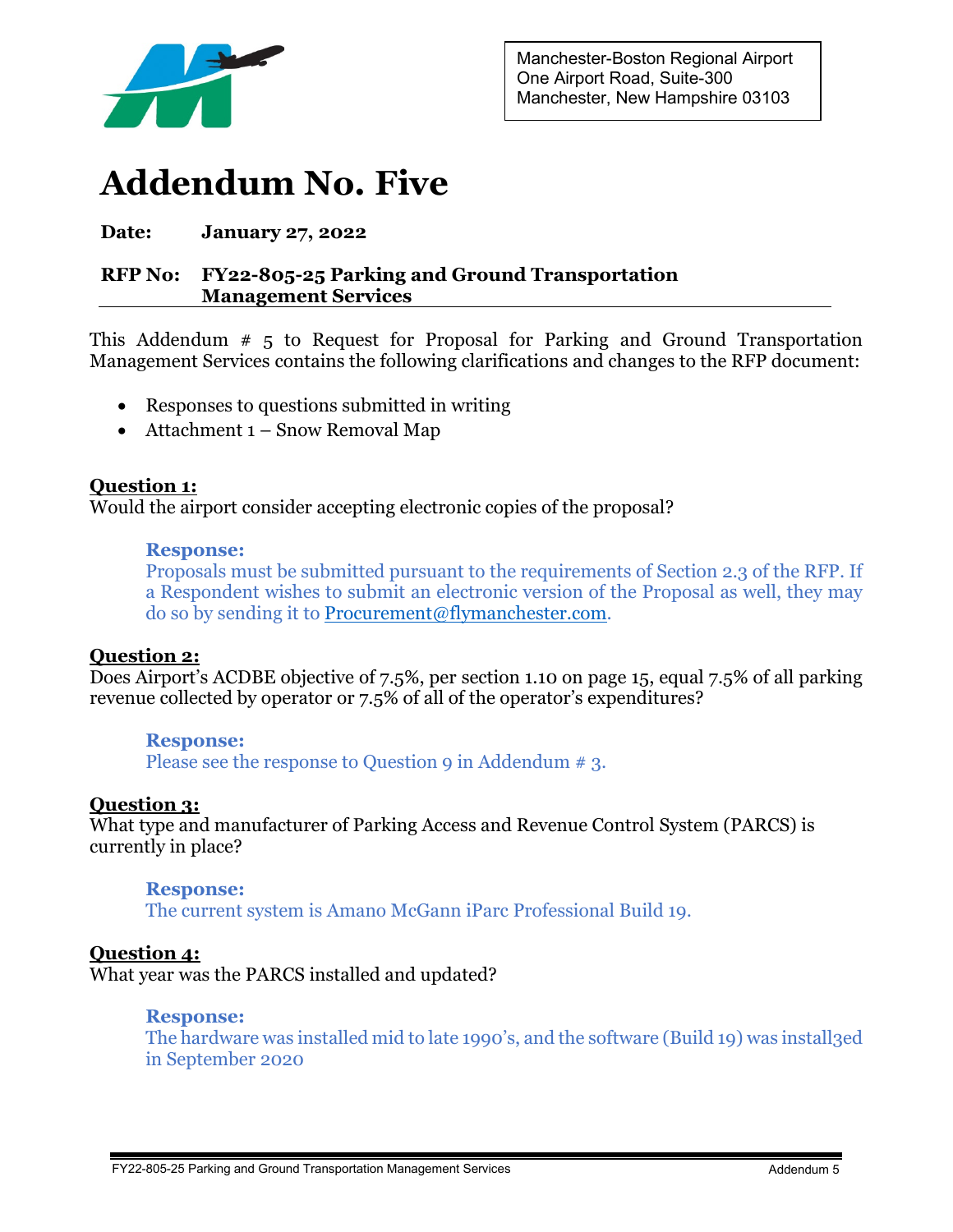# **Question 5:**

Please provide a three-year history of all employee work hours and wages?

### **Response:**

| <b>Fiscal Year</b> | <b>Total Salaries and Wages</b> |
|--------------------|---------------------------------|
| 2019               | \$1,227,725.86                  |
| 2020               | \$1,081,228.85                  |
| 2021               | \$435,510.81                    |

# **Question 6:**

Please provide a three-year history of all expenses related to the parking operation.

| <b>Response:</b> |                    |                                 |
|------------------|--------------------|---------------------------------|
|                  | <b>Fiscal Year</b> | <b>Total Operating Expenses</b> |
|                  | 2019               | \$2,298,668.96                  |
|                  | 2020               | \$2,060,323.91                  |
|                  | 2021               | \$973,003.12                    |

# **Question 7:**

Please provide a three-year history of all expenses related to the parking physical facilities.

### **Response:**

For fiscal years 2018, 2019, and 2021 the Airport provided an annual infrastructure investment of \$1,000,000.00.

# **Question 8:**

Please provide the past three years of parking and staffing budgets.

### **Response:**

| <b>Fiscal Year</b> | <b>Total Operating Expenses -Budget</b> |
|--------------------|-----------------------------------------|
| 2019               | \$2,459,854.92                          |
| 2020               | \$2,484,454.35                          |
| 2021               | \$1,000,000.00                          |
|                    |                                         |

# **Question 9:**

Is the current staff under collective bargaining agreement? If so, does the Airport need to approve that agreement? Please provide a current copy of CBA or union agreement for employees.

### **Response:**

There is a CBA in place between the current contractor and the union that does not require Airport approval.

### **Question 10:**

Please provide a draft contract.

### **Response:**

See draft service agreement provided in Addendum #4.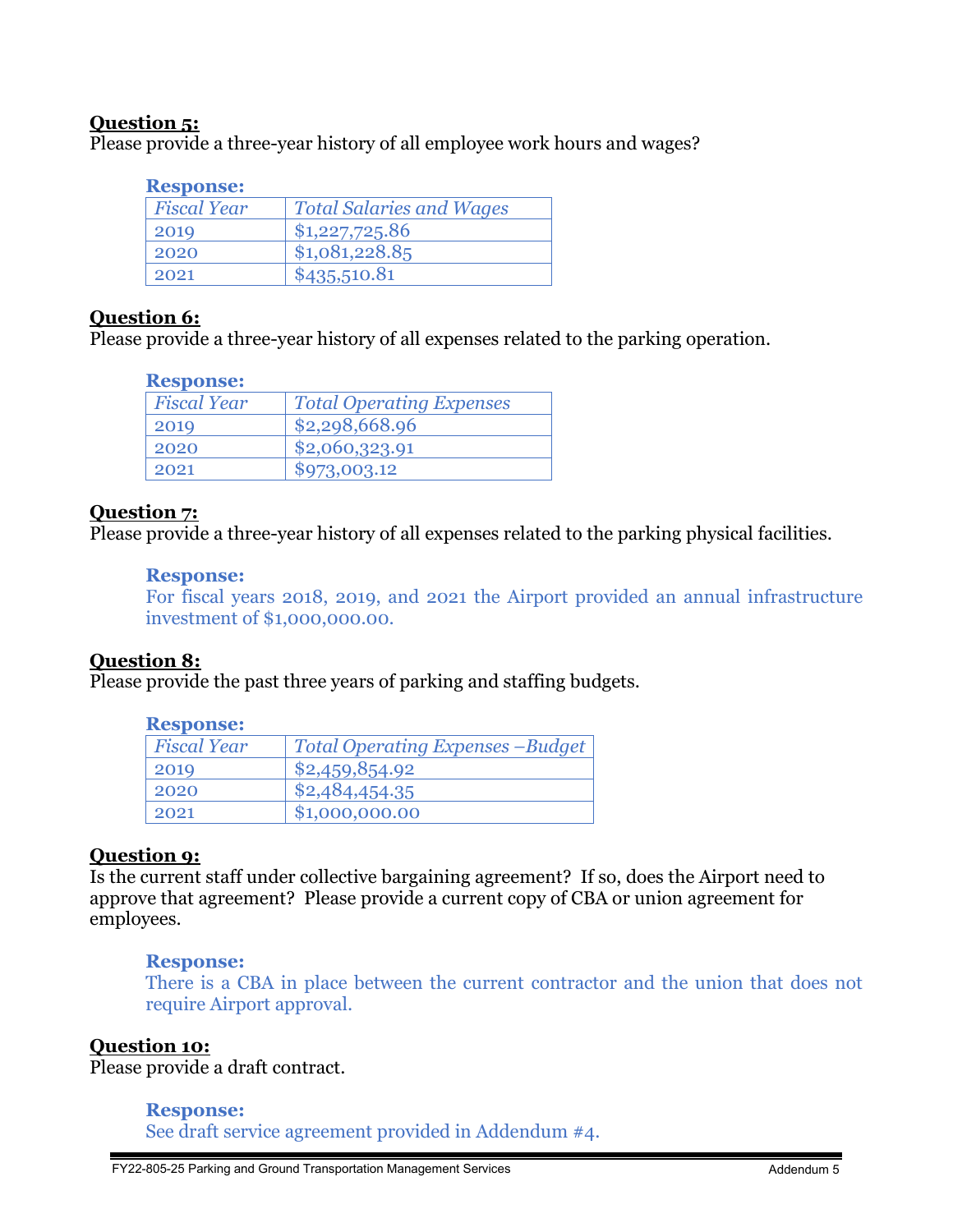### **Question 11:**

What insurance is the Airport requiring?

### **Response:**

See draft contract provided in Addendum #4.

### **Question 12:**

What bonding levels and types is the Airport requiring (performance, fidelity, etc.)?

### **Response:**

See response to Questions 20 & 21 provided in Addendum #3.

### **Question 13:**

Is the Airport requiring a proposal bond as part of the proposal process?

### **Response:**

See response to Questions 20 provided in Addendum #3.

### **Question 14:**

Is shuttle service required in the operations? If so, does the Airport provide the shuttle vehicles?

**Response:** Yes, shuttle service is required when Lot-C is in operation. The Airport does not own any shuttle vehicles.

### **Question 15:**

Are there any service/utility vehicles part of the parking operation? If so, does the Airport provide the vehicles?

### **Response:**

See response to Questions 28 provided in Addendum #3.

### **Question 16:**

Is a budget required to be submitted as part of the proposal?

### **Response:**

All required information to be included in the proposal has been defined in the RFP.

# **Question 17:**

Please provide a copy of the parking operator's current contract.

### **Response:**

The CONTRACTOR will be operating under a new model unrelated to the current operator's agreement. Please see sample service agreement provided in Addendum #4.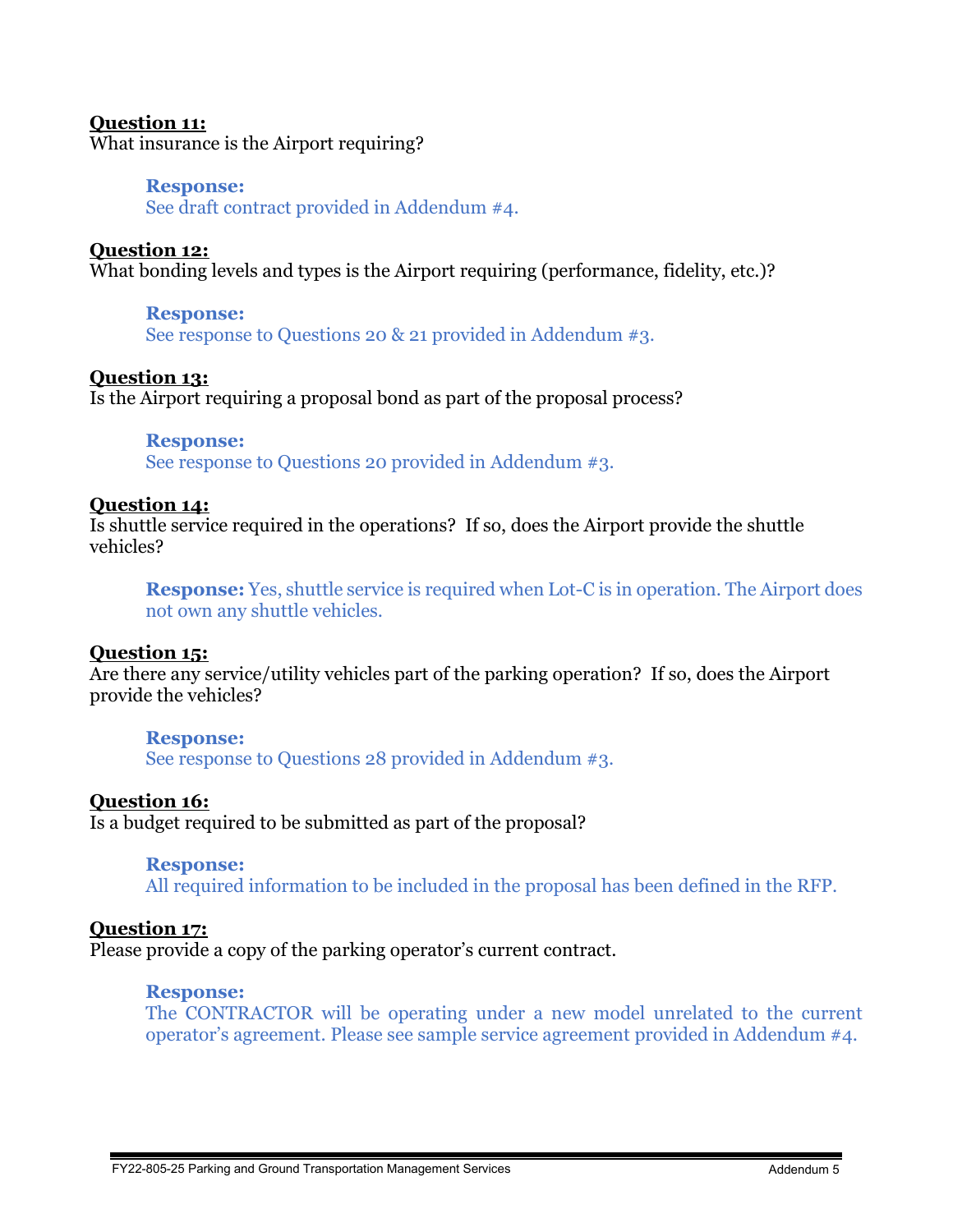### **Question 18:**

Minimum staffing levels are required but if we have a suggestion on a more technically advanced management solutions for the operation can we propose alternate minimums?

**Response:** Yes.

**Question 19:** Please provide annual enplanements.

**Response:**

See slide # 10 provided in the pre-proposal presentation.

### **Question 20:**

Please clarify which expenses are operators and which expenses are reimbursed or handled by the Airport. Please clarify whose responsibility to perform and what is considered Capital Maintenance?

### **Response:**

See response to Question 14 provided in Addendum # 3.

### **Question 21:**

Credit/debit card processing is not to exceed 2.5%. EMV card processing requires an additional Gateway in order to process credit cards. EMV card processing provides better security and protection against chargebacks and would be highly recommended. There are additional fees associate with this that could exceed the 2.5% cap. Will these additional fees be allowed to be reimbursed or will the Airport consider raising the cap? We understand that the operator will provide the processing, but will that expense be deducted prior to calculation of the management fee?

### **Response:**

The Airport may consider raising the cap. See response to Question 22 provided in Addendum # 3.

### **Question 22:**

Please provide a map depicting the outline of all snow removal responsibilities. Are sidewalks included in the snow removal responsibilities or just parking surfaces?

### **Response:**

See Attachment – 1 to this Addendum. Snow removal responsibilities include sidewalks within Lot-A, interior of garage, and cross-over slabs to stair towers.

### **Question 23:**

Who has the option for the two 5-year extensions? Operator, Airport, or mutually agreed upon?

### **Response:**

See sample Service Agreement provided in Addendum # 4.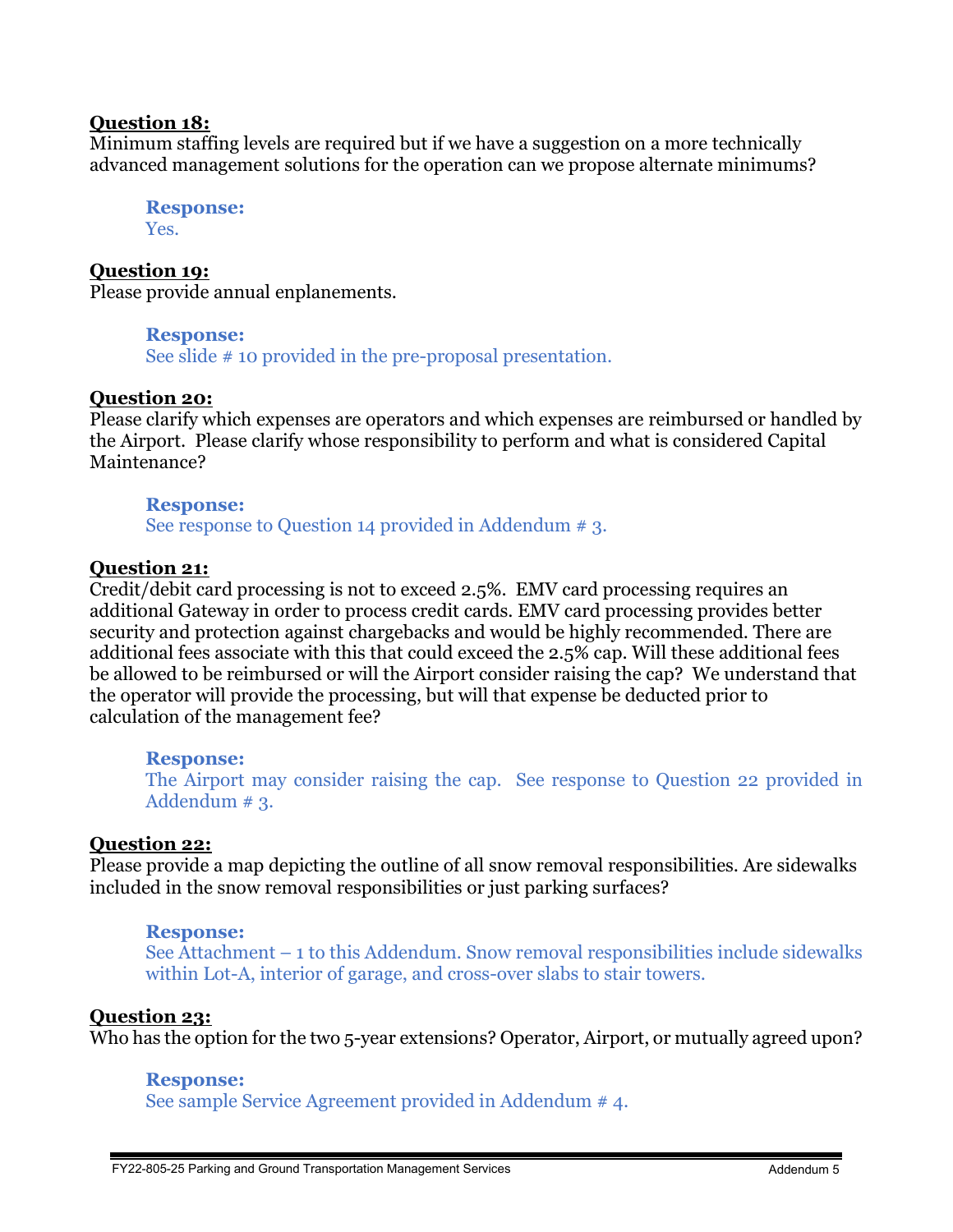### **Question 24:**

Under the two proposed management fee methods, does the operator pay for the equipment or is this paid for/reimbursed by the Airport?

### **Response:**

See response to Question 14 provided in Addendum # 3.

### **Question 25:**

Please provide the current parking management agreement and any amendments.

### **Response:**

The CONTRACTOR will be operating under a new model unrelated to the current operator's agreement. Please see sample service agreement provided in Addendum #4.

### **Question 26:**

Should Lot C, front side double entrance equipment be included in the replacement quote?

### **Response:**

See response to Question 3 provided in Addendum # 3.

### **Question 27:**

Will the airport provide operator with use of any vehicles? If so, please define.

### **Response:**

See response to Question 28 provided in Addendum # 3.

# **Question 28:**

If the Airport desires to start valet service, will it be negotiated under a separate agreement? It will have a significant impact on operational expenses so knowing if/when it will start has a major impact on the management fee percentage.

### **Response:**

See response to Question 23, 24,  $\&$  25 provided in Addendum # 3.

### **Question 29:**

Is the operator responsible for billing for the Amazon contract and is this considered part of the Gross Revenue for the management fee calculation?

# **Response:** No.

# **Question 30:**

Is the operator responsible for issuing and billing of the Taxis/Buses/Limos/Shuttles/TNC's?

**Response:** No.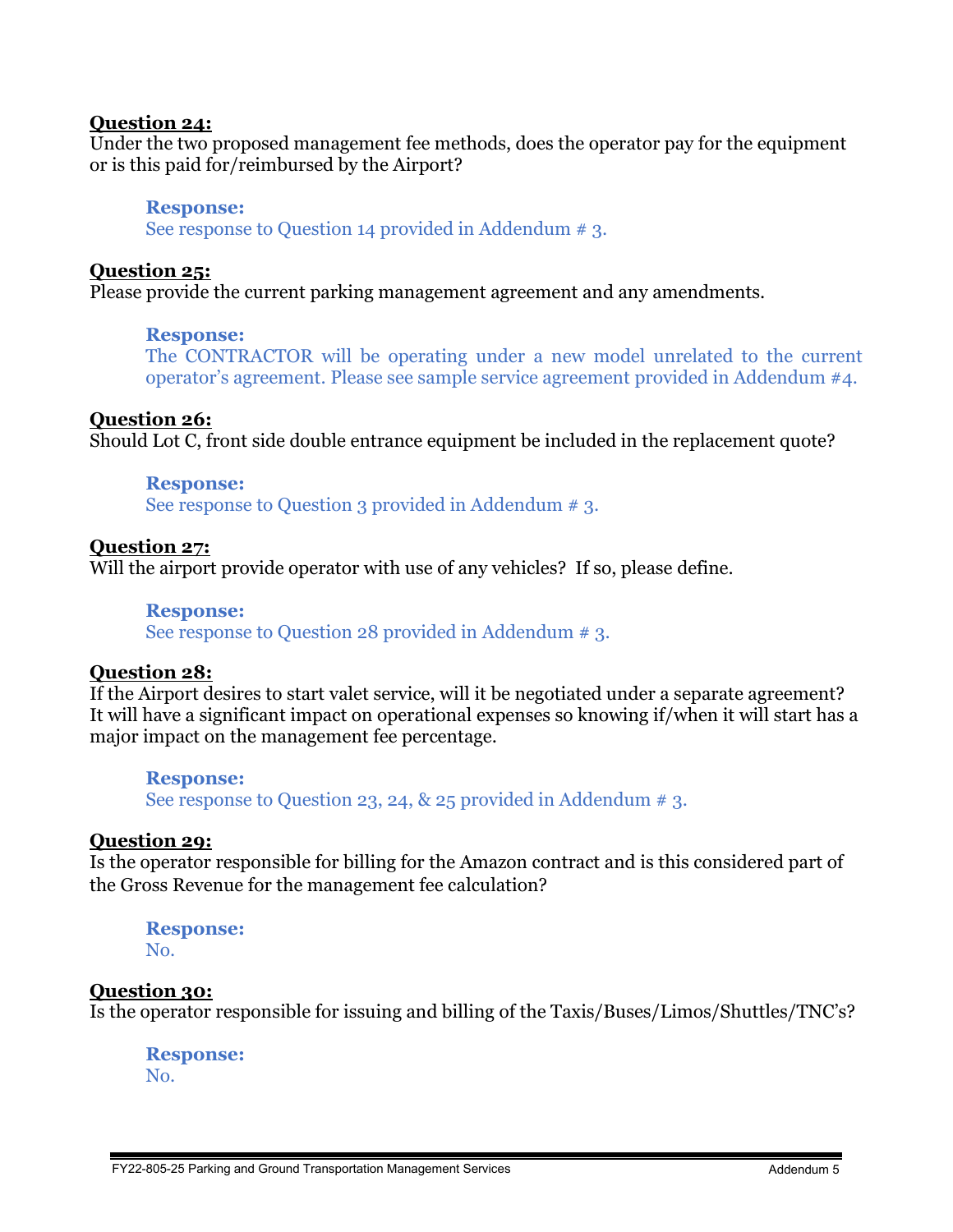### **Question 31:**

Please clarify: "Seal blacktop and stripe every lot starting with June 2022-is this to be 2023? And will this expense be reimbursed?

### **Response:**

See response to Question 29 provided in Addendum # 3. The expense should be captured in the Management Fee and is not reimbursable.

### **Question 32:**

Please provide a copy of the most recent parking operations budget and staffing schedules.

### **Response:**

The operating budget is provided in the response to question 6 of this Addendum. Sample staffing schedules were provided in the RFP.

# **Question 33:**

Could the airport provide a list of all ACDBE companies currently operating at the airport?

### **Response:**

The following companies are those currently operating at the Airport that have ACDBE participation:

- Avis Budget Group, Inc.
- Enterprise Holdings, Inc.
- Hertz Car Rental
- Host International, Inc.
- Hudson Group

### **Question 34:**

Does the airport own a sweeper and/or scrubber that would be used by the operator?

# **Response:**

No.

# **Question 35:**

Please provide the number of light poles in the operation which will need to be repaired or replaced? And the past 3 years expenses associated with the maintenance of the lighting system. Should the operator include this expense in the management fee or will it be reimbursed?

### **Response:**

The lighting in the parking lots are LED Elumnen LED SL fixtures. The last three years average expense for these fixtures has been approximately \$1,800 per year.

Number of light poles within the lot areas: Lot- $A - 6$  poles with twin heads Lot- $C$  – 55 poles with twin heads Garage (6ht floor) – 26 poles with twin heads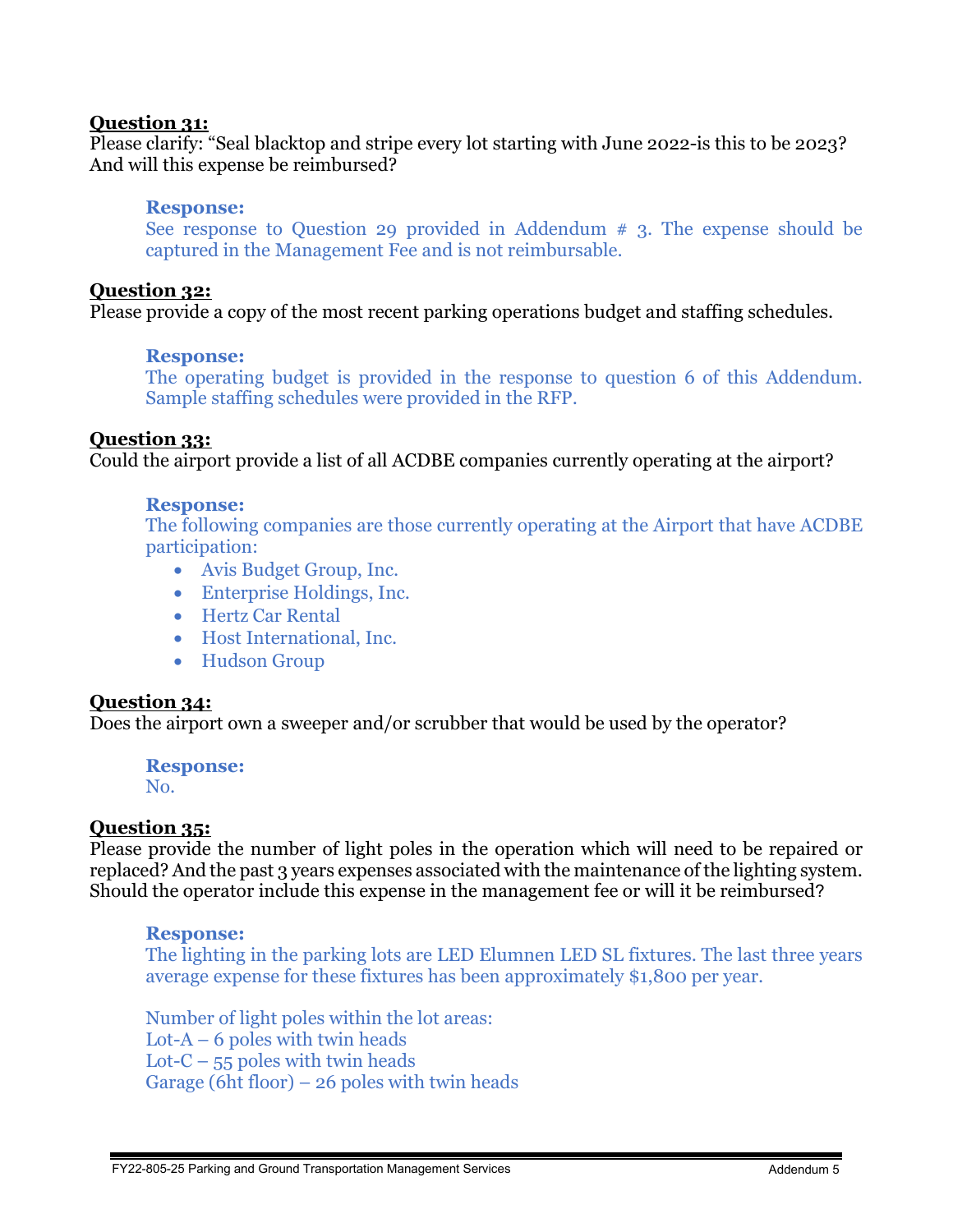### **Question 36:**

Please provide copies of any engineer studies that have been completed on the Garage over the past two years. Is there currently a facility inspection report (CAMP – Capital Asset Management Program report) available of the entire facility for the operator to assess the needed maintenance requirement covering plumbing, light fixtures, asphalt, and painted surfaces.

### **Response:**

See response to Question 18 provided in Addendum # 3.

### **Question 37:**

Who is responsible for the annual elevator and escalator maintenance and inspections? Are the lobby areas the responsibility of the operator or the Airport?

### **Response:**

The airport will maintain the elevators and escalators. The lobby areas adjacent to the elevators in levels 2-6 and the stairwells will fall under the responsibility of the operator.

### **Question 38:**

Can the airport provide a map outlining the operator's responsibility for landscaping?

### **Response:**

Per Section D1.d Landscaping, the operator is responsible for removing trash and debris from the landscaping around the garage. Landscaping functions are the responsibility of the Airport.

### **Question 39:**

Is the operator responsible for the repair and replacement of any "Emergency Call Station and blue light" that are not functioning, or do they just report the outage to the airport?

### **Response:**

It will be the responsibility of the operator to report any outages to the Airport.

# **Question 40:**

Will the Parking Manager be the Merchant of Record for credit card processing?

**Response:** Yes.

# **Question 41:**

Please clarify how credit card processing fees will be accounted for. Will the City reimburse the Parking Manager for credit card processing fees? Will credit card processing fees be deducted from gross revenues prior to calculation of the management fee?

### **Response:**

See response to Question 22 provided in Addendum # 3.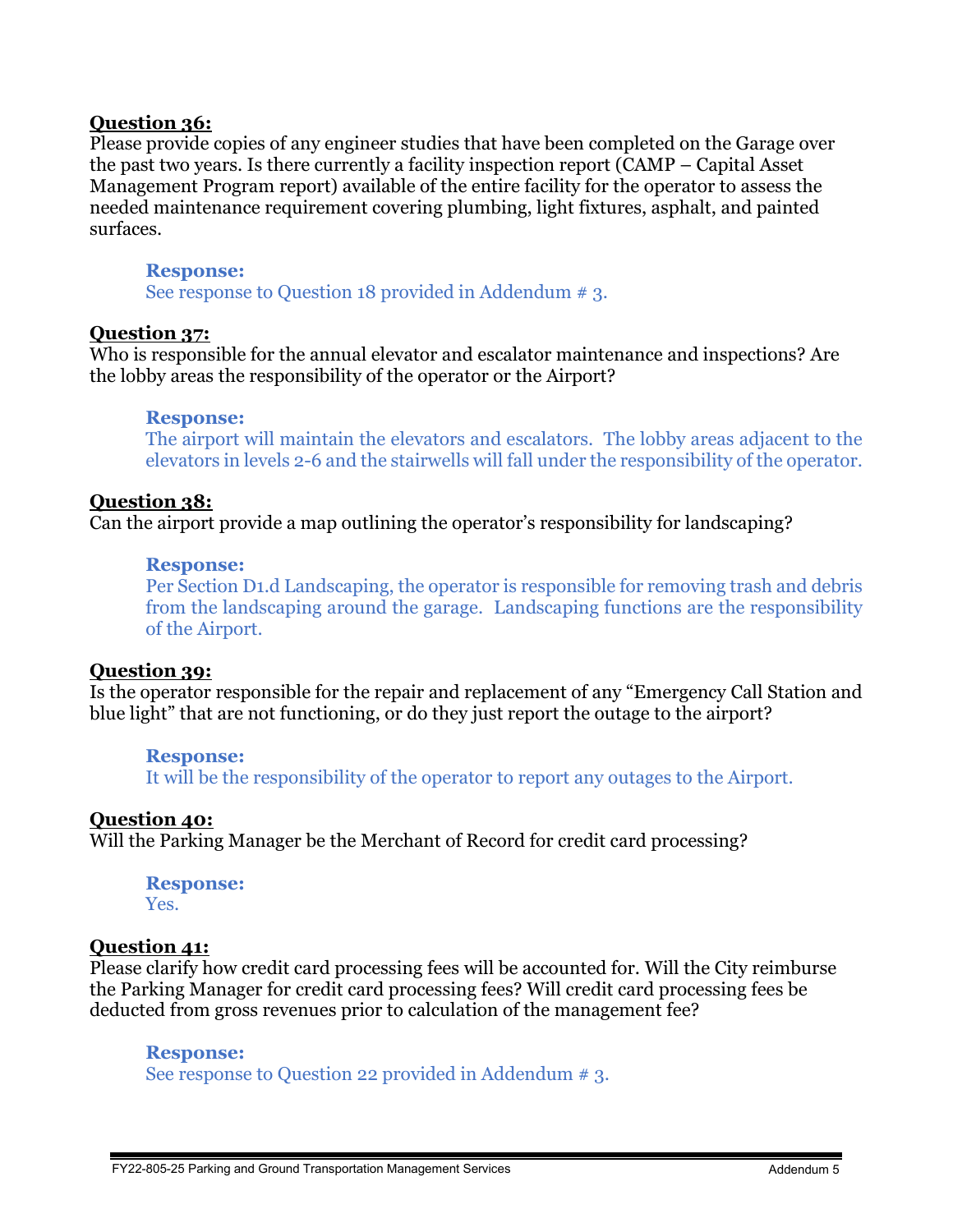### **Question 42:**

Will Parking Manager be required to provide capital improvements for the Valet operation including installation of a booth to house valet attendants, keys and equipment?

**Response:** Yes.

### **Question 43:**

When should Proponents assume Valet service will start for purposes of determining Year 1 Proposed Management Fee?

### **Response:**

See response to Question 23 provided in Addendum # 3.

### **Question 44:**

Can the City provide the anticipated parking rates for new Valet Service, or will the Parking Manager have the ability to set the rates?

### **Response:**

See response to Question 24 provided in Addendum # 3.

### **Question 45:**

Should Proponents assume the C-Lot will be open and operational from the start of the agreement and the successful Proponent will be required to provide all labor and equipment necessary to operate the C-Lot at its expense including providing shuttle buses? If not, please provide the anticipated start date to help Proponents determine their Year 1 Proposed Management Fee.

### **Response:**

Respondent should assume Lot-C to be operational starting July 1, 2022. The Airport and successful operator will negotiate a starting date.

# **Question 46:**

Please describe the minimum shuttle service levels the City would require for operation of the C-Lot.

### **Response:**

Minimum bus operation of one bus from 3:30am until thirty minutes after the last commercial airline operation. Proposed alternatives may be considered.

# **Question 47:**

Please describe how the successful proponent will handle snow removal on the upper level of the garage if dumping is not permitted. Does the City intend to provide snow-melting equipment?

### **Response:**

No, the City will not to provide snow melting equipment. The Respondent needs to provide the means and methods for snow removal.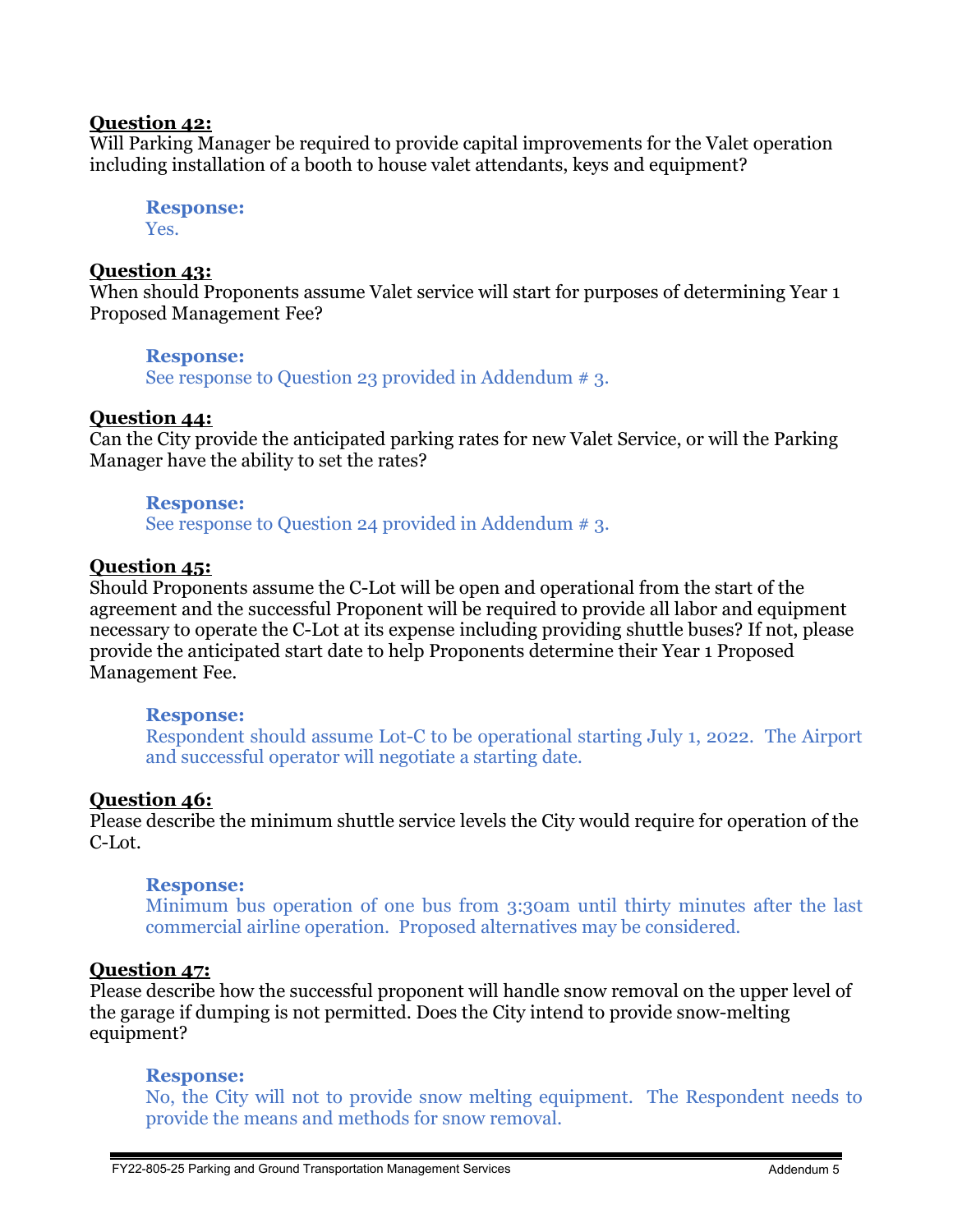### **Question 48:**

How will management fees for the option years be determined?

### **Response:**

The management fee shall be determined per Section 1.9 of the RFP.

### **Question 49:**

Will Parking Manager be required to replace the revenue control system or any other equipment during the option period(s)?

**Response:**

Yes.

# **Question 50:**

How often will parking rates be adjusted/increased? Will Operator have any control over parking rates?

### **Response:**

The frequency of adjustments to parking rates is not currently determined. The contractor will not have control over the parking rates but may make recommendations.

### **Question 51:**

Will Operator be required to provide service vehicles, sweeper(s), other? If so, is there a specific number and type of vehicles required?

### **Response:**

It is up to the operator to determine for the proper equipment to care of the facility.

# **Question 52:**

Section 1.4.4 indicates Parking Manager will be responsible for the collection of Ground Transportation fees. Will GT fees be included in gross receipts for purposes of calculating the Parking Management Fee? If so, can the City please provide the current annual fees for GT operations by type and source?

### **Response:**

Section 1.4.4 states that the contractor will be responsible for "installing and maintaining an appropriate revenue control system" which will be used for collecting Ground Transportation fees. Contractor will be responsible for the system only. Ground Transportation fees will be collected by the Airport and are not related the Management Fee.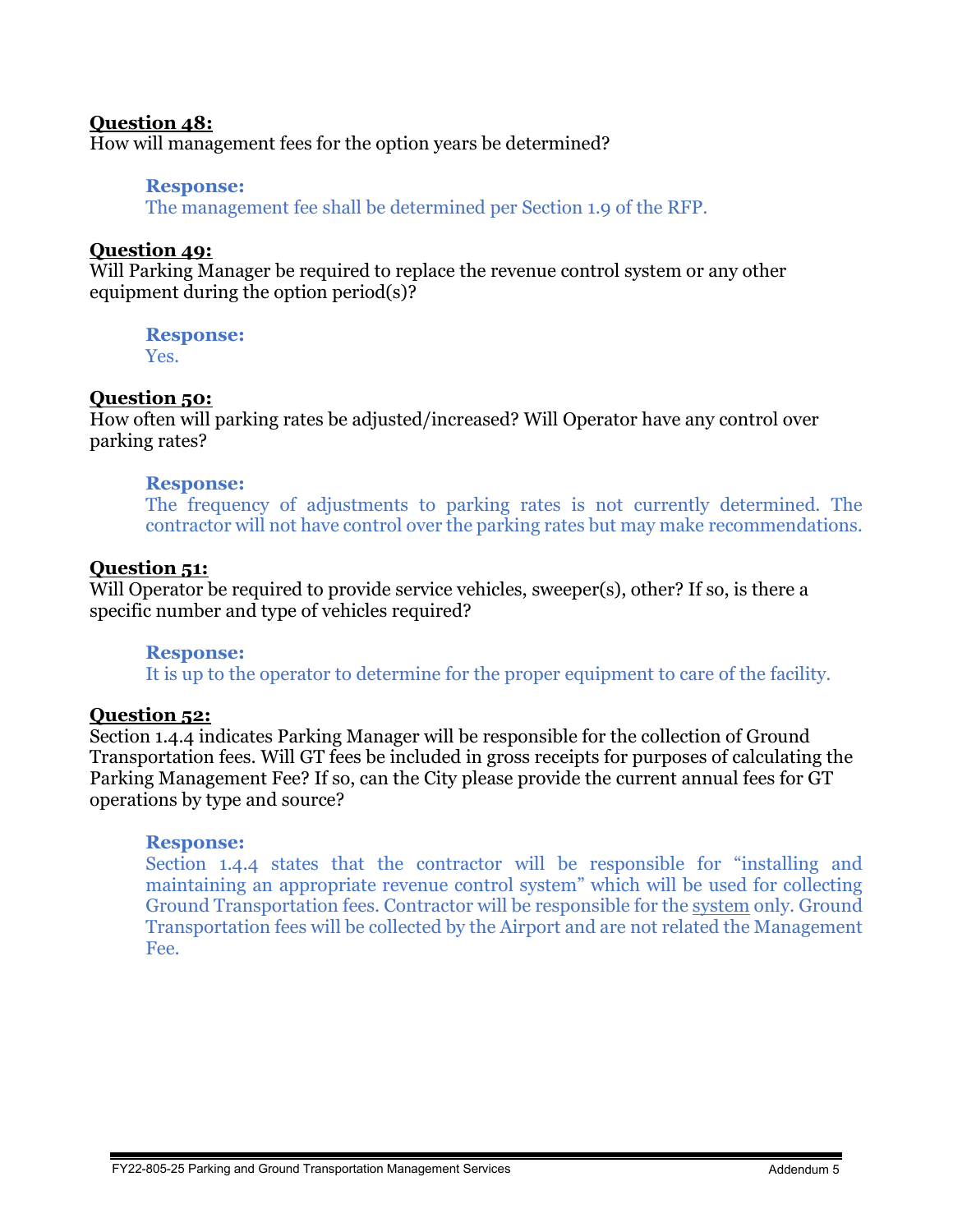### **Question 53:**

Section 1.4.4 Busses states "Respondents should account for any additional capital investment to support additional intercity bus transit in their proposed Management Fee". Can City please provide more detail on the type, scope and/or anticipated cost associated with this capital investment?

### **Response:**

The Airport anticipates that any additional bus transit companies will require additional bus shelters to be installed.

### **Question 54:**

Section 1.7.c indicates Parking Manager will be responsible providing a parking guidance system. Does City have any specifications and/or minimum requirements for the parking guidance system? Camera-based? Number/size/location of space available/occupancy signs?

**Response:** It is up to the operator to determine for a proper parking guidance system.

### **Question 55:**

Page 15 of the RFP states "the Airport's current goal is 7.5%". The RFP also mentions DBE participation in various sections including 2.1.7.b and the evaluation criteria on page 24. Please clarify. Is there a DBE requirement/goal for this solicitation in addition to the 7.5% ACDBE goal?

**Response:** No.

# **Question 56:**

Section D1.c of Append E: Scope of Work on page 41 of RFP indicates Parking Manager is required to "replace any necessary light bulbs, ballasts and fixtures….". Will City or the Parking Manager be responsible for providing/paying for the light bulbs, ballasts, and fixtures? Will City or Parking Manager be required to pay for replacement of lights on light poles (assuming work would need to be subcontracted)? Will the City or Parking Manager be responsible for utilities?

### **Response:**

The respondent is responsible for light bulbs, ballasts, and fixtures, per Section D1.c. Utility expenses will remain with the airport.

# **Question 57:**

Section D1.j of Append E: Scope of Work on page 42 of RFP indicates Parking Manager is required to "replace/repair all signs to include airport directional signage, wayfinding, and any other reasonable signage deemed necessary by the Airport". Is Parking Manager's responsibility limited to signs located within the parking facilities?

**Response:** Per Section D1.i. Yes.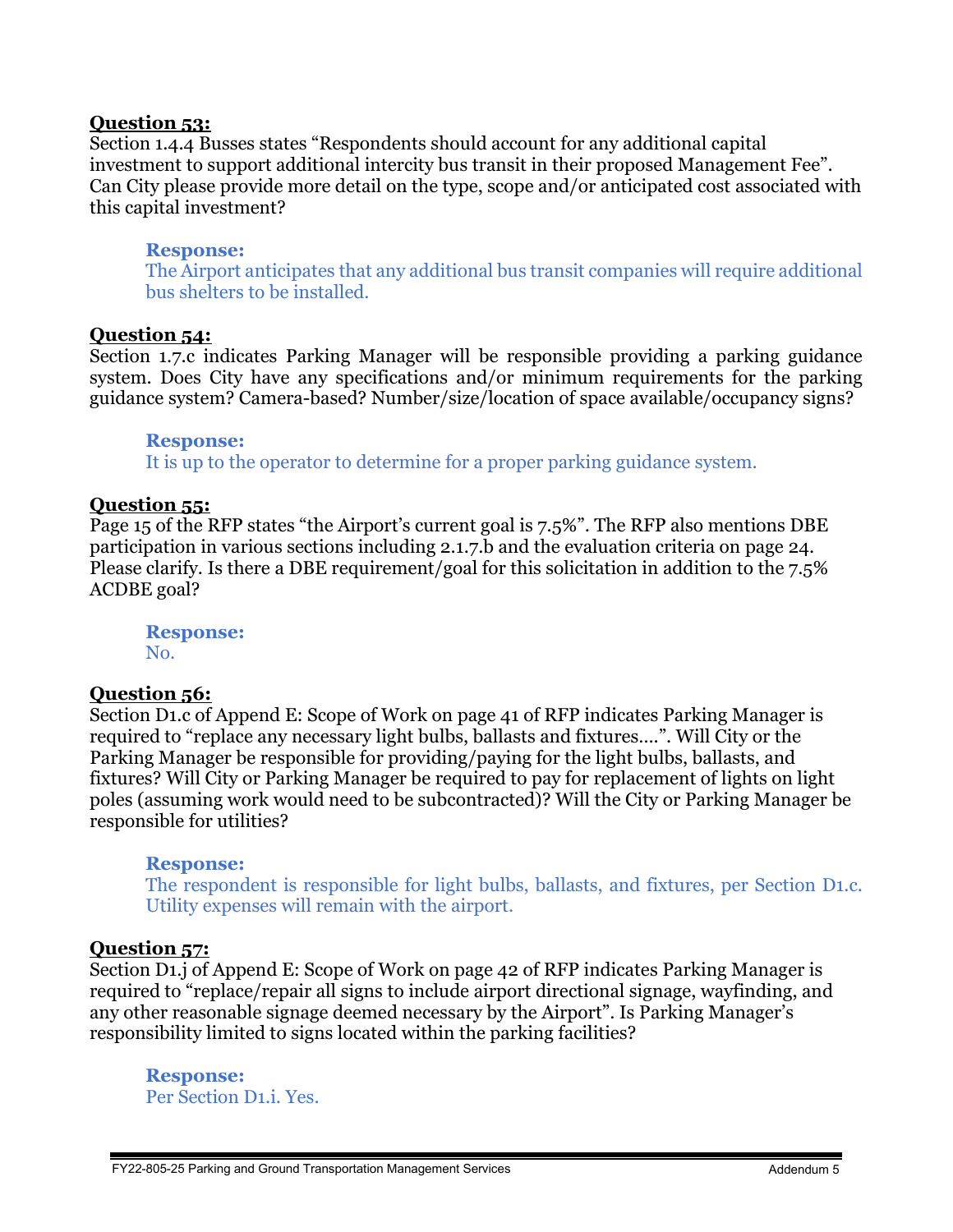### **Question 58:**

Will Parking Manager have any responsibility/costs for elevator/escalator/moving sidewalk maintenance or Emergency Call Station maintenance?

### **Response:**

The airport will maintain the elevators, escalators, moving sidewalks, and call stations.

### **Question 59:**

Will Parking Manager incur the cost of maintaining Fire Safety Equipment or will responsibility be limited to inspecting the equipment?

### **Response:**

Limited to inspecting the equipment.

### **Question 60:**

Will the Parking Manager or the City be responsible for Property Insurance associated with the garage?

### **Response:**

Contractor shall be responsible for insuring the property, including, but not limited to any vehicles, in the garage. The Airport insures the physical structure of the garage.

### **Question 61:**

Will the City reimburse the Parking Manager for its unamortized costs of capital investments in the event the City exercises its early termination right?

**Response:** Yes, on a straight-line depreciation basis.

### **Question 62:**

Would the City consider allowing resumes and/or job descriptions to be included as an exhibit, excluded from the 50-page limit?

**Response:** No.

### **Question 63:**

Given the number or questions, significant capital investment requirements requiring quotes from several vendors and need to review the draft agreement (yet to be provided), would the City consider extending the due date for at least 2 weeks following its response to questions and issuance of the draft agreement?

### **Response:**

Please see revised schedule posted in Addendum #3.

# **Question 64:**

Will the City allow additional questions following the issuance of the draft agreement, as the draft agreement is critical for understanding financial obligations and risk?

### **Response:**

Please see revised schedule posted in Addendum #3.